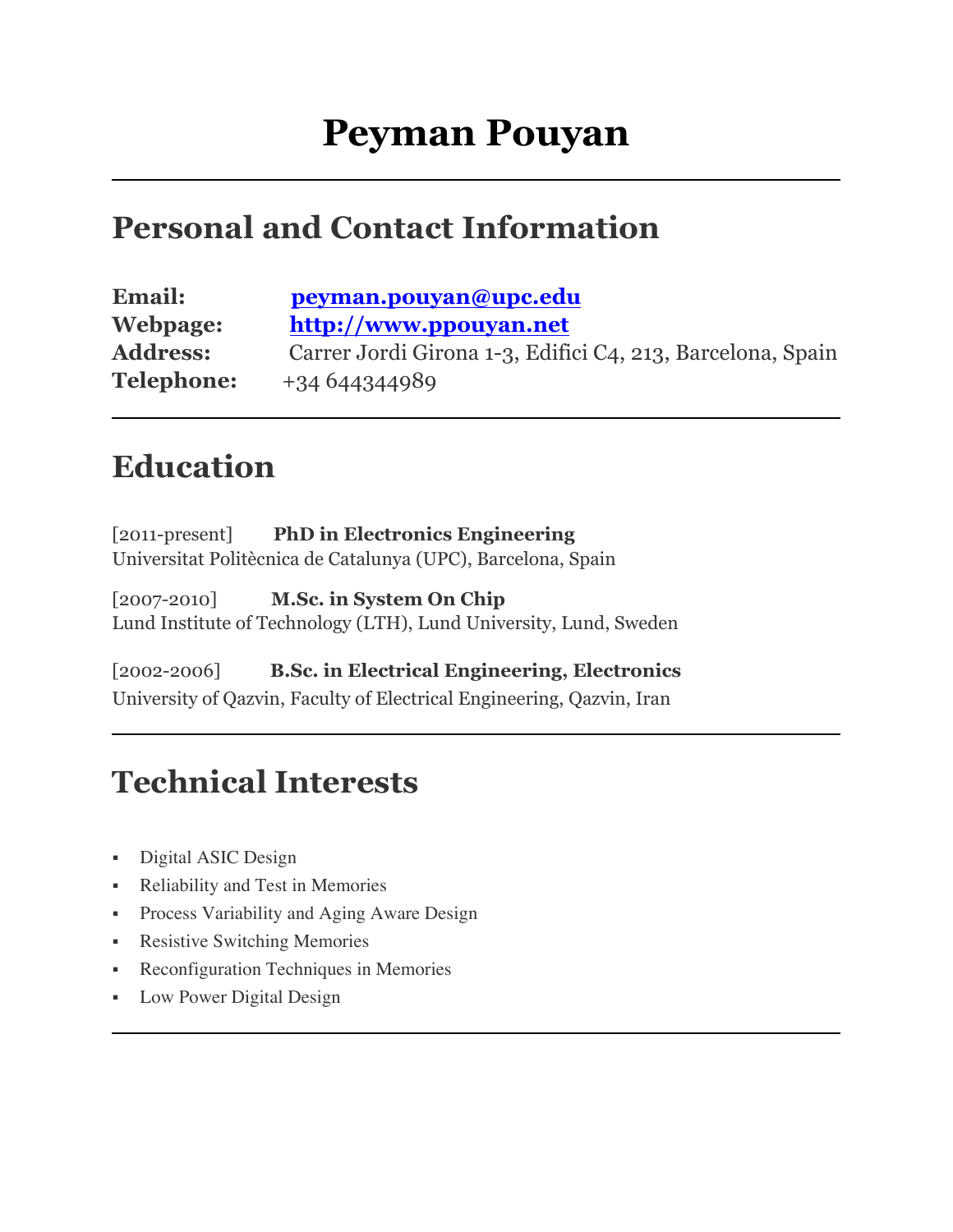# **Work Experiences**

- § Researcher in the High Performance Integrated Circuits Design Group (HIPICS) Department of electronic Engineering, UPC 2011-2015
- Part Time Electrical Engineer, Tolypers Company 2005-2007
- § Responsibilities: Embedded Design Engineer

# **Technical Hardware/Software Skills**

- § **EDA Tools:** Xilinx ISE-Quartus-Modelsim-SoC Encounter-Design Compiler- Aldec Active HDL-RC Compiler
- § **Programming Languages**: VHDL-Verilog-C-Matlab -Tcl
- § **IC and Circuit Design and Simulation**: HSPICE-Cadance-ADS-Pspice
- § **Programming Tools**: Matlab- Eclips-Emacs-Codeblocks
- § **Microcontroller**: MPLAB-Proteus-Picbasic-Bascom-Keil
- § **Operating Systems:** Linux-Solaris-Windows
- **Other:** Html-Css-Php-Latex

# **Major Accomplished Academic Projects**

#### PhD. Thesis

• Reliability Aware Memory Design Using Adaptive Proactive Reconfiguration

#### M.Sc. Thesis

• VLSI Implementation Of Unary Functions, Logarithm and Exponent, Using Parabolic Synthesis Methodology Compared to the CORDIC Algorithm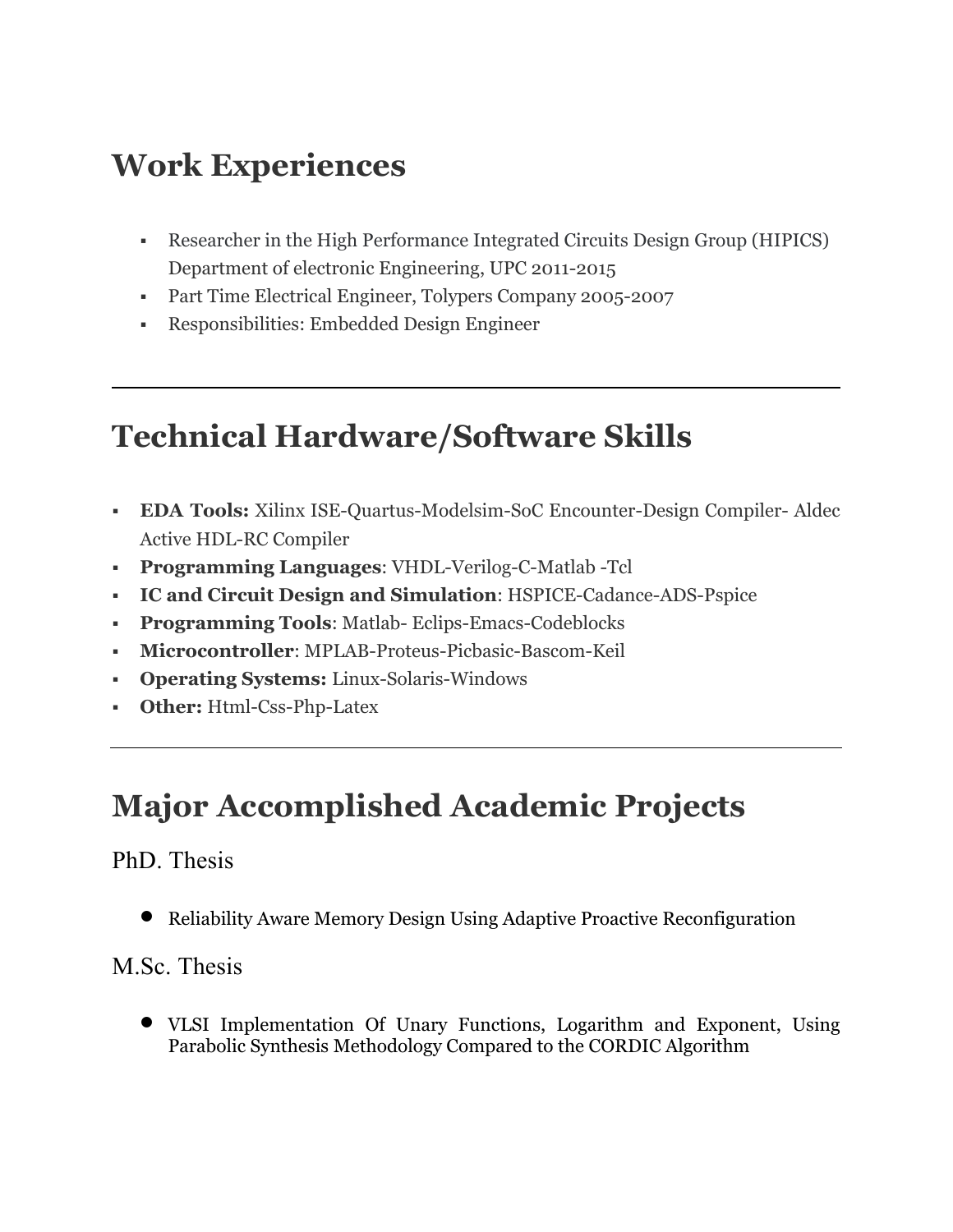#### Other Graduate Projects

- § *IC-project and Verification, Digital Asic Design* OFDM Symbol Detection Using the Cyclic Prefix
- § *VLSI Architecture* Implementing 2\*2 Torus Network On Chip in DE1 Altera FPGA board
- § *Algorithms in Signal Processors* A Midi Synthesizer Using Texas Instrument DSP
- § *Advanced Embedded Design* 2D Physics Engine
- § *Altera Innovate Nordic Design Contest* Analog Modeling Synthesizer

### **Selected Academic Publications**

**Peyman Pouyan, Esteve Amat, Antonio Rubio**; "Memristive Crossbar Design and Test in Non-adaptive Proactive Reconfiguring Scheme", Submitted to ECCTD, 2015

**Peyman Pouyan, Esteve Amat, Antonio Rubio**; " "Statistical Lifetime Analysis of Memristive Crossbar Matrix", DTIS, Naples, Italy, 2015.

**Peyman Pouyan, Esteve Amat, Antonio Rubio**; " Reliability Challenges in Design of Memristive Memories", Vari, Palma de Mallorca, Spain, 2014.

**Peyman Pouyan, Esteve Amat, Antonio Rubio**; " Impact of Proactive Reconfiguration Technique on Vmin and Liftime of SRAM Caches", ISQED, San Jose, USA, 2014.

**Peyman Pouyan, Esteve Amat, Antonio Rubio**; "On-Chip Aging and Process-Variability Sensor in SRAM Memories" , IEEE Sensors Journal, Under review.

**Peyman Pouyan, Esteve Amat, Antonio Rubio**; " Adaptive Proactive Reconfiguration: A Technique for Process-Variability- and Aging-Aware SRAM Cache Design", IEEE Transactions on Very Large Scale Integration (VLSI) Systems, 2014.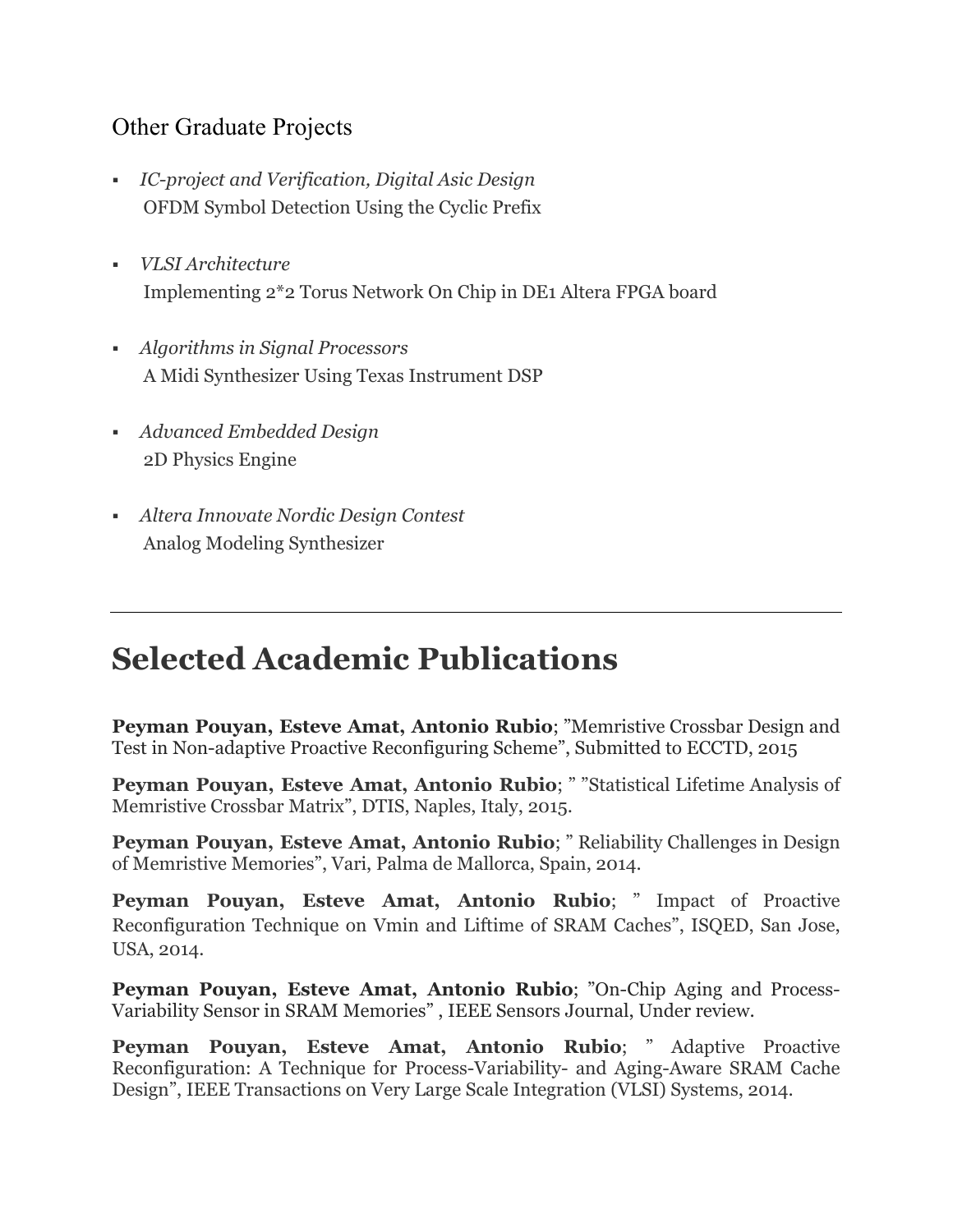**Peyman Pouyan, Esteve Amat, Francesc Moll and Antonio Rubio**, " Design and Implementation of an Adaptive Proactive Reconfiguration technique in SRAM Caches ", DATE, Grenoble, France, 2013.

**Peyman Pouyan, Esteve Amat, and Antonio Rubio**, "Process-Variability Aware Proactive Reconfiguration Technique for Mitigating Aging Effects in Nano Scale SRAM Lifetime", VTS, Hawaii, USA, 2012.

**Peyman Pouyan, Erik Hertz, Peter Nilson**; "A VLSI Implementation of Logarithmic and Exponential Functions using a Parabolic Synthesis Methodology compared to the CORDIC Algorithm", ECCTD, Sweden, 2011.

### **Language Proficiency**

| English | Fluent (Written and Spoken), TOEFL IBT and GRE |
|---------|------------------------------------------------|
| Spanish | Intermediate                                   |
| Persian | <b>Native</b>                                  |
| Swedish | Familiar                                       |
| Azari   | Fluent speaking                                |

### **Honors**

- § FP7 scholarship in TRAMS project, EU commission
- § Outstanding Paper Award Mixdes 2012
- § Altera Innovate Nordic Design Contest Second Prize 2008
- § Dean's list Fall 2006

# **Activities/Interests**

Traveling, Listening Music, Reading Books, Playing Chess, Hiking and Bike riding, Swimming, Surfing on Internet